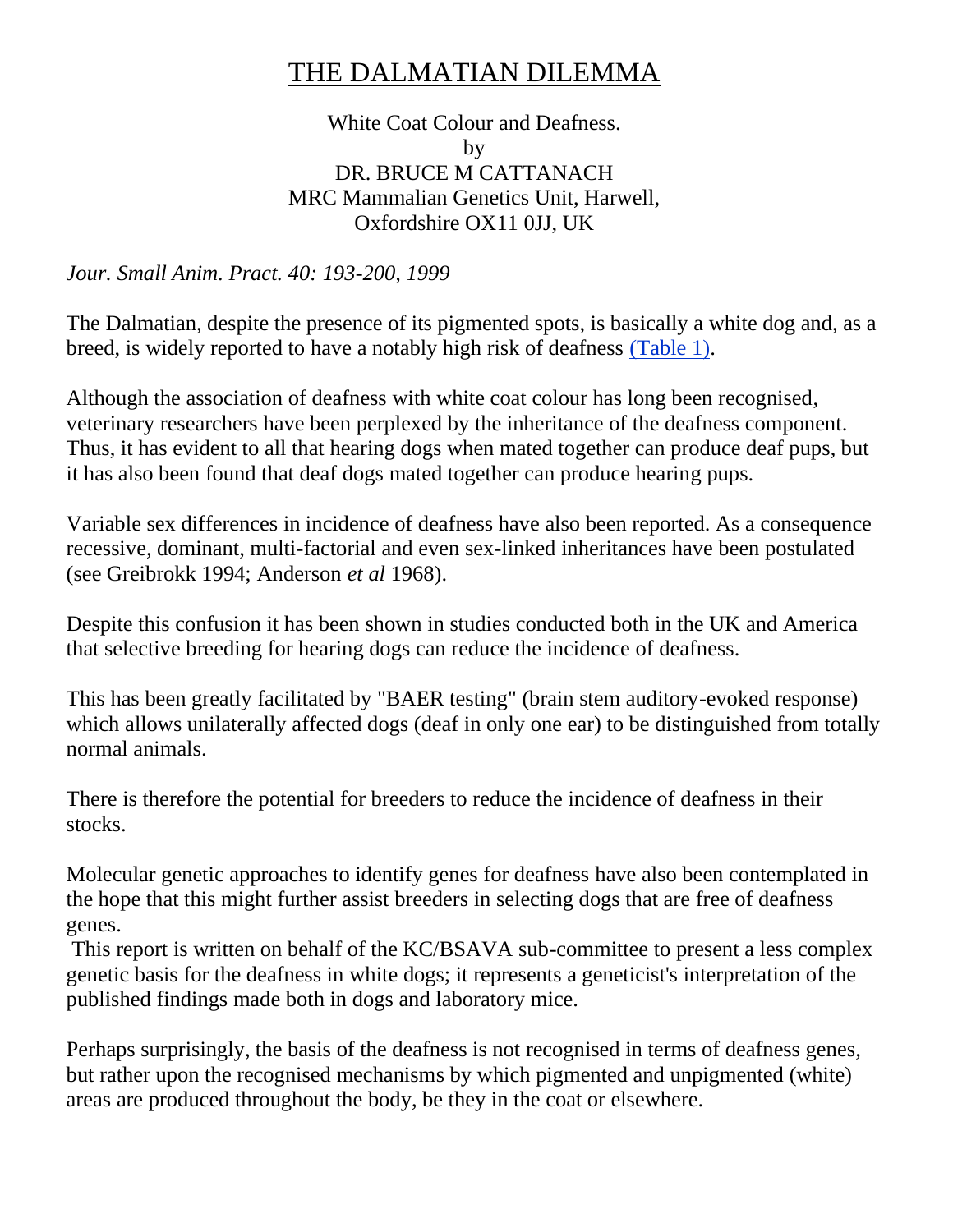Unfortunately the implications create something of a dilemma for Dalmatian breeders. As already implied by Famula *et al* (1996) and Wood *et al* (1996), they suggest that positive selection for hearing dogs will be offset by negative selection to meet the demands of the Breed Standard.

The basis of white coat colour

The white coat colour of dogs can be brought about by one or other of two ways. It may result from an extreme dilution of the pigment produced by pigment cells such that some degree of off-white shading may be evident. A breed showing this form of white coat is the West Highland White Terrier which may often show a "shading" on the ears or along the back.

The second form of white coat colour results from the actual absence of pigment cells. This form of white coat is found in breeds in which distinct patches of fully pigmented coat are occasionally or commonly found. These commonly occur around the eyes and ears but such distinct patches may also be found on the body. The white areas or markings on dogs which are predominantly pigmented can also be attributed to this cause.

At least two genes are known to cause white areas by the absence or diminution in numbers of pigment cells.

One is the dominant merle (*M*) gene, commonly carried in the heterozygous (single dose) form in breeds of Collies, as well as Cardigan Corgis and Harlequin Great Danes. It is the homozygote with two doses of the gene that is principally affected, typically being totally white. Because the homozygote is also liable to be blind and deaf as well as being otherwise severely impaired, matings that would produce such dogs are usually avoided.

A second gene that reduces the numbers of pigment cells to cause a white coat colour is the recessive (*s*) gene, the extreme allele or form of which gives the near all white coat typically seen in Dalmatians, English Setters, white Bull Terriers, white Boxers, etc. There are several different alleles of the *s* gene, these bringing about characteristically different levels and distributions of white coat.

The top dominant allele, *S* or +, gives the essentially solid coloured coat seen in many breeds, but minor levels of white may be found on the toes, chest and belly.

The next allele is that for the so-called Irish spotting  $(s^i)$ . Here, the white markings are principally located on the foreface, around the neck, on the lower limbs, chest and belly. Breeds carrying this allele are the Boston Terrier and Basenji.

Then there is the piebald spotting allele  $(s^p)$  which has a wider distribution of white as illustrated in some Cocker Spaniels and Pointers.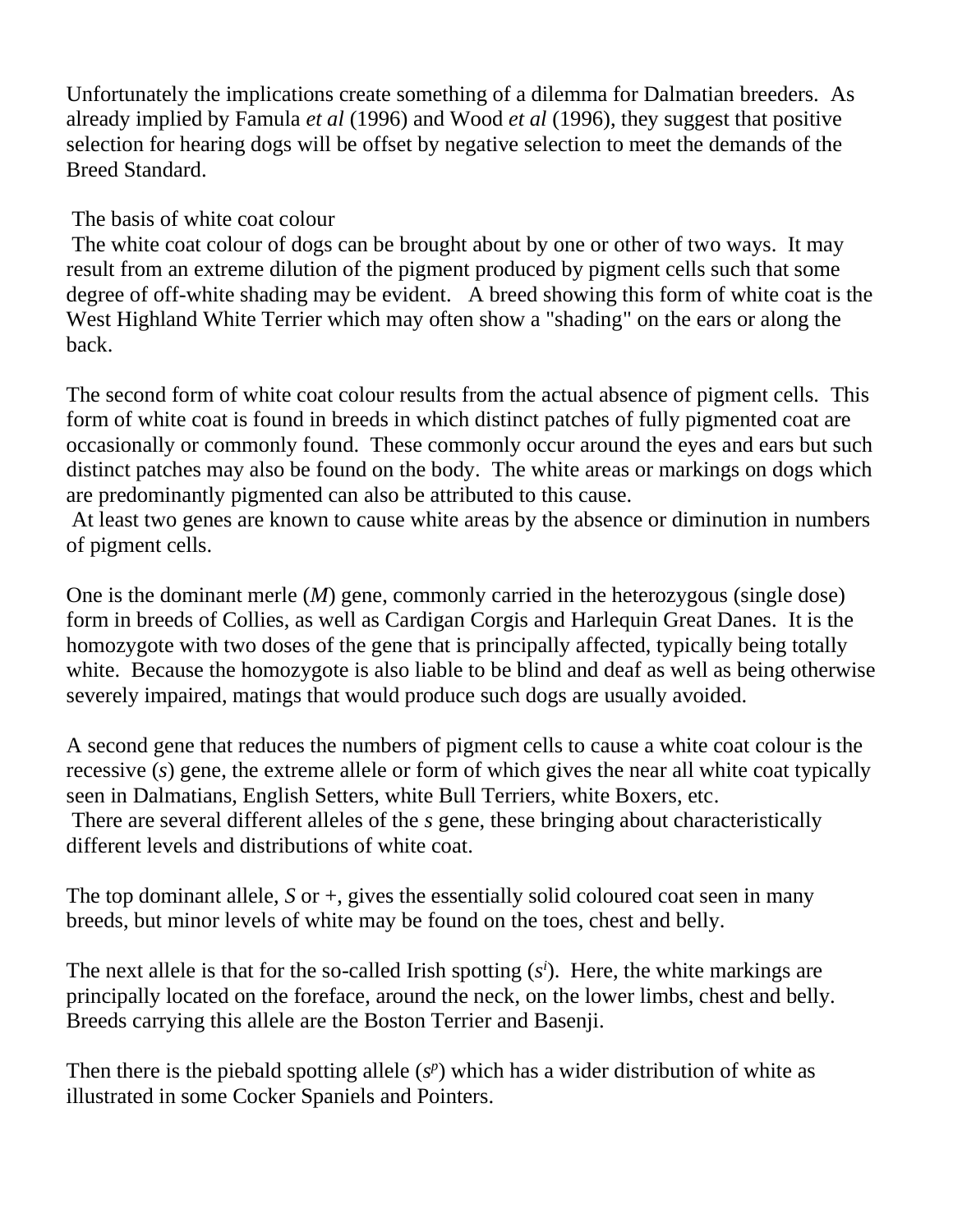And, finally, there is the extreme white spotting allele (*s w* ) found in Dalmatians and other breeds previously mentioned [\(Table 1\).](http://www.steynmere.com/TABLES.html#table1) In these dogs, almost the entire coat is white (ignoring the pigmented spots for the moment) but pigmented patches, as previously described, can sometimes also be found. Elucidation of these pigmented/non-pigmented patterns provides an important clue for the relationship between white coat colour and deafness.

Studies in laboratory mice have shown that the pigment cells derive from the neural crest of the foetus. Prior to birth, they migrate from this tissue and colonize pairs of specific sites on each side of the head and the backline of the body. Three pairs of sites exist on the head. One site lies close to the eye, another lies close to the ear, and a third lies at the occiput, the latter no doubt being the basis of the Blenheim spot of Cavaliers King Charles Spaniels.

Various estimates suggest that there are about six sites along each side of the body, with a possible larger number along the tail (Schaible 1969; Mintz and Russell 1967; Cattanach 1974). At each site one or a very few pigment cells (maybe up to three, Lyon 1970) proliferate to give clones of cells which migrate outwards so that they join up, but they also spread down each side of the head and body until they meet up on the underside, and further spread down the legs towards the toes. The most remote regions (under the chin, chest, belly and lower limbs) are the most at risk of remaining uncolonised by the pigment cells and therefore white. This is the most common basis of the white markings seen in many species, dogs, cats, mice, horses, cattle etc.

The various *s* alleles both reduce the number of pigment cells and impair their migration to different degrees. With the normal *S* allele, full pigmentation typically occurs, but the most remote areas (notably chest and toes) are most at risk of being uncolonised. Hence the occasional white markings on the chest, belly and toes of solid breeds such as the Irish Setter.

With the  $s<sup>i</sup>$  allele, the initiating sites on the neck may never gain their single pigment cells and elsewhere pigment cell migration is generally impaired. Hence the white collar and extensive white markings in such animals.

The same mechanism may apply more widely with  $s<sup>p</sup>$  to give the piebald pattern, and with the extreme  $s^w$ , most of the coat is white with only the occasional pigmented patch seen in regions close to the original sites, notably those around the eyes and ears. In all cases the boundaries represent the "tide marks" of the pigment cell migration. In dogs, this spread clearly continues after birth, patch size increasing and white areas decreasing over the first few days or weeks.

While the spread or migration of the pigment cells produces the characteristic patterns that are so familiar in dogs, this is not the whole story. This is best illustrated by the regular occurrence of pigmented spots on the skin of white regions, with the hair in these spots occasionally also being affected. It is likely that the ticking (*T*) factor of Dalmatians only exaggerates this normal phenomenon to give the spotted pattern that characterises the breed. There has been much scientific controversy over the mechanisms responsible but it seems likely that pigment cell migration initially covers the whole of the body. There is then a period (before birth) in which most pigment cells in the potentially white areas fail to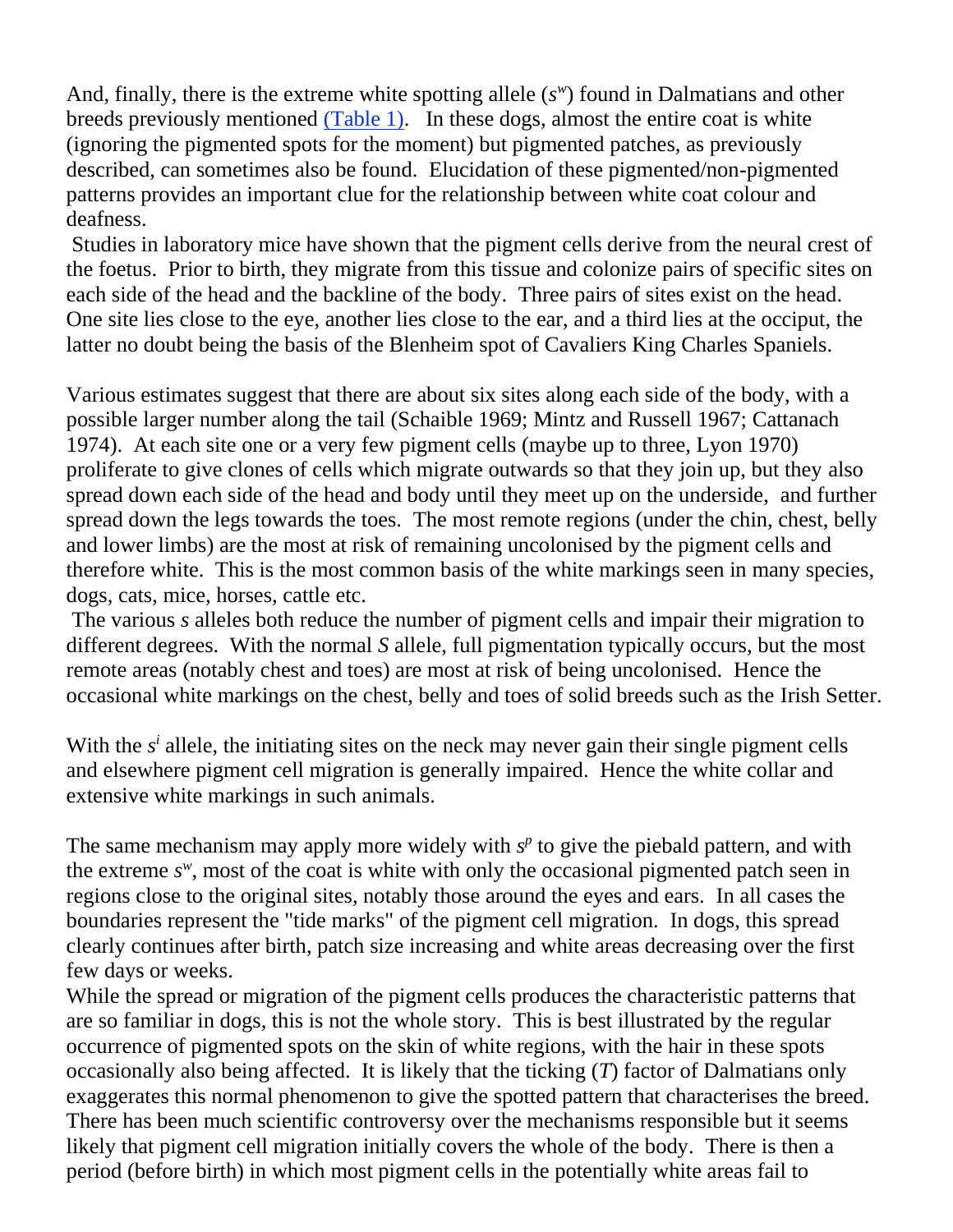survive. Then proliferation and migration restarts (after birth) as can readily be observed in dogs to give the final "tide mark" patterns seen in  $s^i$  and  $s^p$  animals and the appearance in Dalmatians of spots within the white areas where single pigment cells have survived. However, while such theory may be important for the genetics of spotting/ticking it probably has little relevance for the issue of deafness.

It should be noted that there is a considerable variation in the amount of white coat shown by dogs possessing the various *s* alleles, and in both dogs (Robinson 1982) and laboratory mice (Schaible 1969; Gruneberg 1952) it has been found that the levels can be readily modified by selective breeding. Thus, starting from an intermediate level of white, selection upwards can generate near-all white animals and selection downwards can produce near-solid ones. There can also be considerable right-left asymmetry. For example, there may be a pigmented patch around an eye or ear on one side of the head but not on the other. Beyond this, with greater amounts of white, one or both eyes may be completely or partially blue, this resulting from the absence or near-absence of pigmentation within the iris.

Overall, therefore, there is a significant chance element to the pigment cell distribution. This is important as pigment cells also colonize the inner ear and play an as yet undefined but essential role in maintaining its function.

The basis of deafness

Apart from external factors, many different genes are known to cause deafness in both laboratory mice (Steel 1995) and dogs (Strain 1996), this attributable to specific types of abnormalities within the inner ear.

The type associated with white coat colour is described as sensorineuronal. It has been shown in mice that the presence of pigment cells is essential for normal inner ear development. They normally colonize the stria vascularis. However, in their absence, as is also well documented in the dog, the stria vascularis degenerates. As this provides the blood supply to the cochlea, damage to this structure occurs and the sensory hair cells necessary for hearing die.

Clearly the effect is variable as BAER testing has demonstrated that one, both, or neither ear may be affected.

Pigment cells are invariably absent from the stria of deaf mice which have a white coat colour attributable to pigment cell deficiency.

The relationship of deafness with white coat colour and blue eyes is therefore clear. In all cases the lack of pigment cells is responsible. The fewer the number and the more limited pigment cell spread, the greater the proportion of the coat lacking these cells and appearing white. Similarly, there is also the greater the risk of one or both eyes being unpigmented to give the blue appearance. And, most importantly for this report, there is also the greater risk of pigment cells being absent from the stria of one or both ears to result in unilateral or bilateral deafness.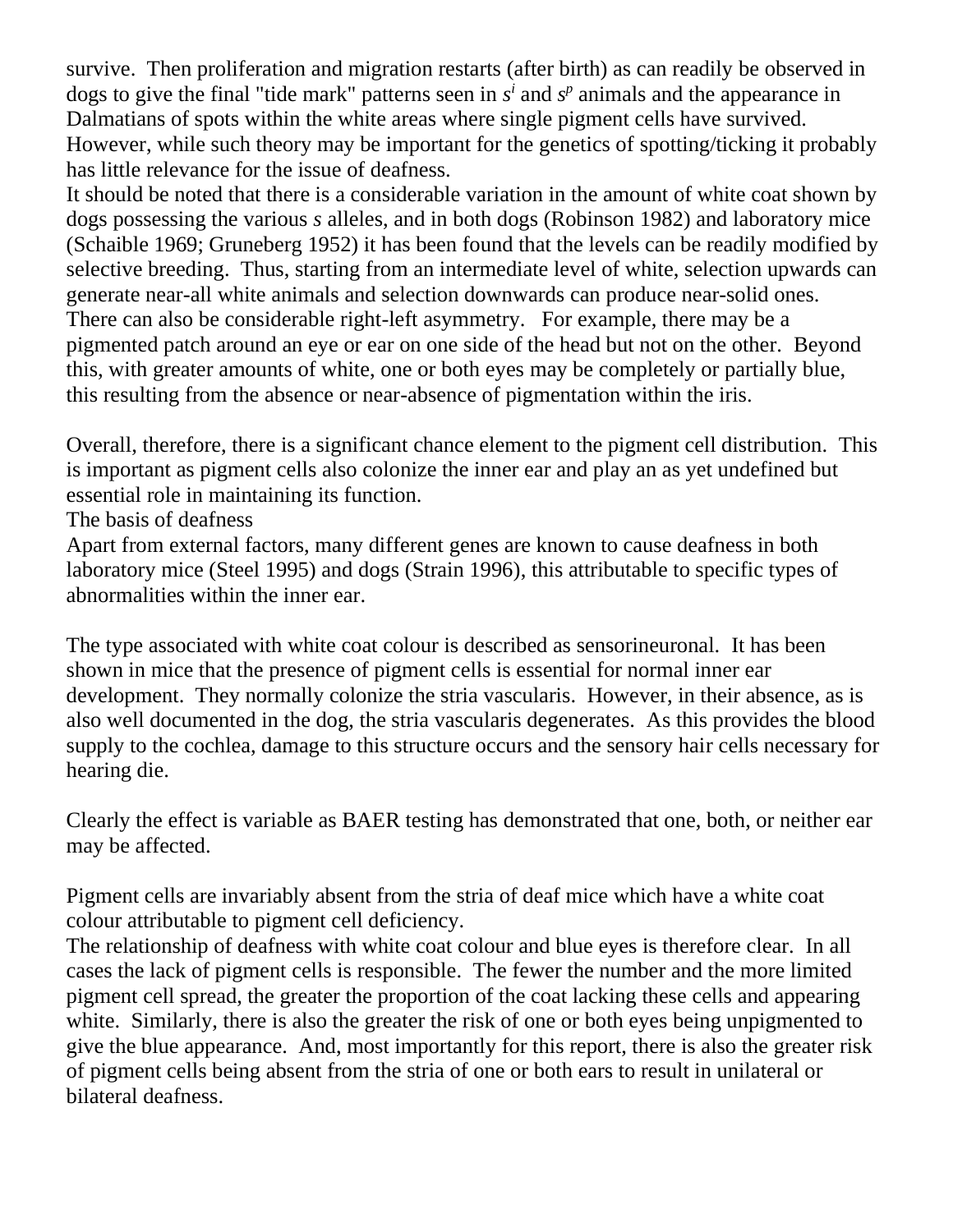On the basis of these findings there is no need to postulate specific single or multiple genes for deafness or blue eyes in pigment cell deficient white dogs. All the effects are attributable to the *s* gene.

The incidence of deafness in Dalmatians

[Table 2](http://www.steynmere.com/TABLES.html#table2) presents some of the estimates of deafness in Dalmatians. While there was some indication of a region by region variation within America and also national variations, the data overall are remarkably consistent.

At all locations, the incidences were high, and the problem has not been not restricted to particular lines or sections of the breed. This in itself speaks against a gene for deafness being involved. Moreover, the BAER testing results showed that the estimates of bilaterally deaf dogs minimise the problem.

The frequency of unilaterally affected animals in all regions was generally two to three times higher than that of totally deaf animals. A very high proportion of the breed (20 - 30%) therefore suffers some level of the defect.

The association of blue eyes with deafness

The association of blue eyes with deafness in white dogs has been recognised since the first reported case in 1896( Rawitz, in Hayes 1981).

Some of the recent key evidence is summarised in [Table 3.](http://www.steynmere.com/TABLES.html#table3)

It may be seen that the risks of both bilateral and unilateral deafness in blue eyed dogs are about 2 - 3 times higher than in brown eyed dogs, and even the presence of one blue eye signals almost the same high level of risk.

Greibrokk (1994) has attributed to the relatively low incidence of deafness in Norwegian Dalmatians [\(Table 2.\)](http://www.steynmere.com/TABLES.html#table2) to breeder selection against blue eyes. This may also be true for British Dalmatians which also show a lower incidence of deafness (Wood and Lakhani 1997) than their counterparts in America where blue eyes are reportedly (Greibrokk 1994) tolerated for show purposes.

The link of blue eyes with deafness is also suggested in Strain *et al*'s (1992) report of a single American Dalmatian dog which was thought to be "free of a gene for deafness" on the basis of that he produced only 13 (6.2%) unilaterally deaf and 2 (1%) bilaterally deaf puppies among 210 recorded in 25 litters, as compared with 21.8% and 8.0%, respectively, in the study overall [\(Table 2.\).](http://www.steynmere.com/TABLES.html#table2)

Significantly, only 2 of the puppies (1%) had blue eyes compared with 10.6% recorded elsewhere in the Strain study. Greibrokk (1994) has also pointed out that a lower incidence of deafness was achieved in Norway by selecting against blue eyes than achieved in America (Strain *et al* 1992) by selecting against unilateral and bilateral deafness.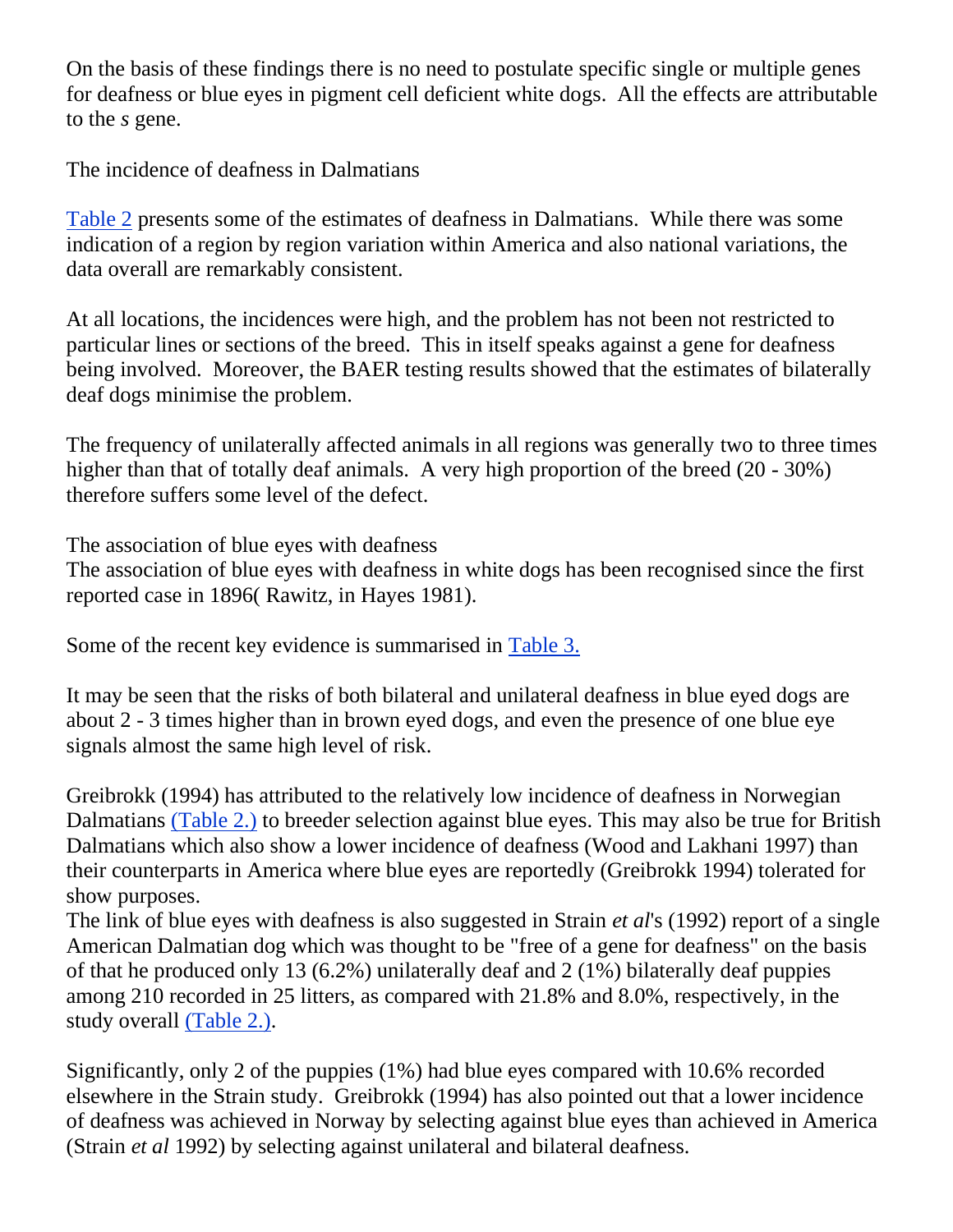Selection against blue eyes and hence for eye pigmentation, implies selection for more pigment cells or greater pigment cell spread. It is therefore to be expected that the probability of pigment cells reaching the inner ear will be higher to cause a reduction in the incidence of deafness.

The association of pigmented patches with a reduced risk of deafness Many investigators have pointed to the reduced incidence of deafness in Dalmatians with pigmented patches (Strain *et al* 1992; Holliday 1992, Greibrokk 1994, Famula *et al* 1996; Strain and Tedford 1996).

The most compelling data are presented in [Table 4.](http://www.steynmere.com/TABLES2.html#table4) Bilateral deafness in patched animals was consistently lower (about 2%) than that found in dogs without patches (about 8.4%). Likewise, the frequency of unilateral deafness was also substantially reduced (8.5% to 23.5%).

The relationship between patching and lower incidence of deafness was also seen among the progeny of the single male described by Strain *et al* (1992) that produced a low incidence of deafness. Among his 210 puppies a high proportion (21.9%) were patched compared with the lower overall frequency (9.8%) in the main study.

Consistent with the association between patching and a reduced incidence of deafness in Dalmatians is the observation that in Bull Terriers, where there appears to be breeder tolerance of head patching, the incidence of deafness is lower than found in Dalmatians [\(Table 1\).](http://www.steynmere.com/TABLES.html#table1)

In laboratory mice it has also been noted that the more extreme the amount of white areas in the coat, the greater the likelihood of an absence of pigment cells in the inner ear and the greater the risk of deafness (Steel 1995).

Just as selection against blue eyes has been found to reduce the incidence of deafness, it may be expected that selection for patches would have the same effect.

## Test for other factors

Strain (1992) has screened for other factors which might influence the incidence of deafness. These included sex, colour (black, liver, lemon, tricolour),retinal pigmentation, eye rim and nose pigmentation, spot size and level of marking.

Inconsistent results were obtained for several of these characters at the three American test sites tested [\(Table 2\),](http://www.steynmere.com/TABLES.html#table2) but only retinal pigmentation (in addition iris pigmentation and presence of patches) showed an association with deafness.

Sex differences have been suggested (Holliday 1992; Wood & Lakhani 1997) but have not been observed in the other studies cited.

## Breeding data and deafness

Many investigators have noted that Dalmatians with normal hearing in both ears, as shown by BAER testing, produce fewer affected puppies than those showing evidence of deafness (Strain 1992, 1996; Yuzbasijan-Gurkan 1994, Tedford 1996; Wood and Lakhani 1997).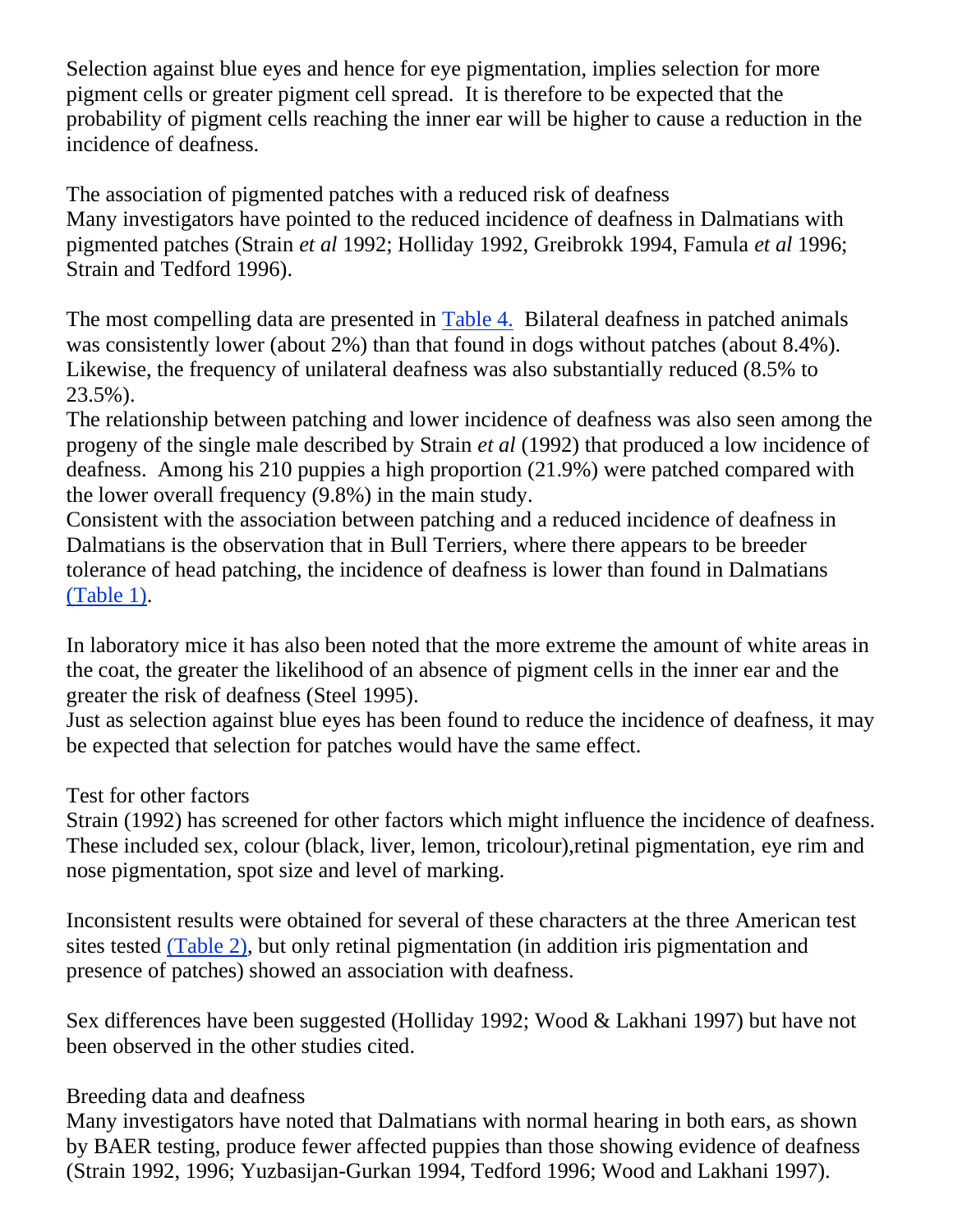Some of the key data are presented in [Table 5.](http://www.steynmere.com/TABLES2.html#table5)

In Yuzbasiyan-Gurkan's (1994) study upon American dogs the incidence of bilaterally deaf dogs was three times higher among the progeny from unilaterally affected x normal crosses than from normal x normal crosses.

More detail is provided by Strain and Tedford's (1996) study which shows that both bilaterally and unilaterally deaf puppies to be much more common from affected x normal matings than from normal x normal matings.

A similar result is suggested in Wood and Lakhani's (1997) smaller study upon British Dalmatians.

Such findings provide the evidence that deafness of white dogs, and Dalmatians in particular, has a genetic component.

As has already been mentioned, however, it is well-established that the amount of white coat associated with the *s* gene in both mice (Schaible 1969; Gruneberg 1952) and dogs (Robinson 1982) readily responds to selection.

Since this change in the coat results from a change in the numbers or migration of pigment cells, it would be surprising if this effect did not extend to the inner ear to give a correlated increase or decrease in the incidence of deafness. Such changes in effect simply reflect shifts in expression of the *s* gene brought about by modification of the "genetic background".

There is no need to hypothesise separate genes for white coat colour, blue eyes, and deafness in white dogs. The *s* gene (or *M* gene in other breeds) is the common genetic causal factor.

Implications for the control of deafness

It should be clear from the above that white coat, especially in the absence of pigmented patches, blue eyes and deafness are intrinsically linked. All have the common basis of absence of pigment cells.

It should also be clear from the findings described that each type of effect can be modified by selective breeding.

Both the American and UK Dalmatian data show that deafness can be reduced by selection; it has been shown in Norwegian Dalmatians that blue eyes can similarly be reduced; and it has long been recognised both in laboratory mice and dogs that selection can modify the extent of pigmented areas in the coat which in minor degree are seen as patches.

The response to selection for any one of these characters implies that pigment cell numbers and/or migration is being modified. It follows that selection for any one character will modify the others and this points to the Dalmatian dilemma.

Selection for hearing (whether by BAER testing or DNA approaches), or against blue eyes (Greibrokk 1994), may be expected to increase the incidence of dogs with the pigmented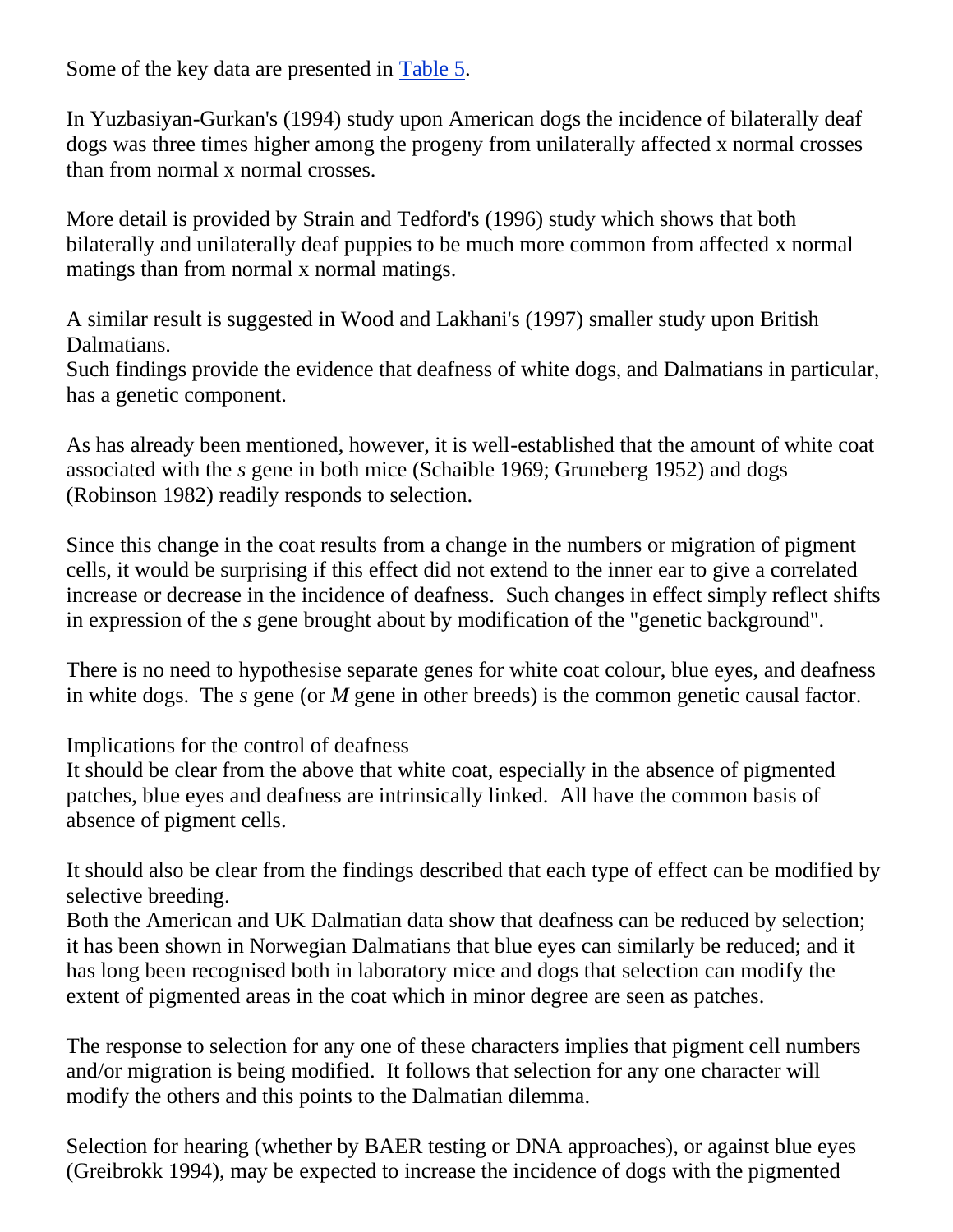patches. But, the presence of patches does not accord with the breed Standard. There is therefore breeder selection against patches, and this means unwitting reverse selection for deafness.

To expect that selection against deafness will lead to the production of hearing dogs without patches is asking a lot. It means that in some way it is possible to increase the numbers and/or migration of the pigment cells such that there is an increased chance of them specifically reaching the stria of the inner ear but not regions of the skin and coat.

Amazing things have been achieved in dogs by selective breeding but this would represent the hardest of all. It is rather like expecting to be able to breed  $s^i$  or  $s^p$  dogs with long white socks on one their forelegs but full pigmenation of the other. Variations between extent of white on the legs does occur but generally the amounts will tend to be similar. To change this by selection must be virtually impossible.

## A way forward

I understand that Dalmatian breeders are generally giving a significant support to BAER testing. This, however, records only the one character, hearing. As far as I am aware, no note is made of eye colour or patches.

In view of the association between the three characters it would seem wise to record all the data at the same time and consolidate them in a way that breeders can see for themselves the association. It would not be difficult to produce diagrams that could allow left/right eye colour, and patch size and location to be recorded as well as BAER results on each ear.

The critical question is how to utilise the results to reduce the incidence of deafness in the breed.

Here I would suggest that compromise should be the byword.

There would seem to be no justification at all for breeding from bilaterally deaf dogs and I would imagine that few breeders would disagree with this. But, what about the unilaterally affected dogs? They are outwardly perfectly normal, yet the breeding results show that such partially affected animals are likely have more affected offspring than those with normal hearing [\(Table 5\).](http://www.steynmere.com/TABLES2.html#table5)

It would therefore be most effective to take all of these dogs out of the breeding population. However, they are too numerous, making up perhaps 20% of the Dalmatian breed. Such stringent selection is too severe to be tolerated.

A compromise solution might be to give some leeway to bitches according to individual breeder needs but treat stud dogs more rigorously. However, anything that would favour the truly normal dogs for breeding could be considered.

The data accumulated further indicate that risks of deafness can be reduced by discarding blue eyed dogs from the breeding population, and I suspect few UK breeders would find any difficulty with this. However, the more controversial issue is the patching.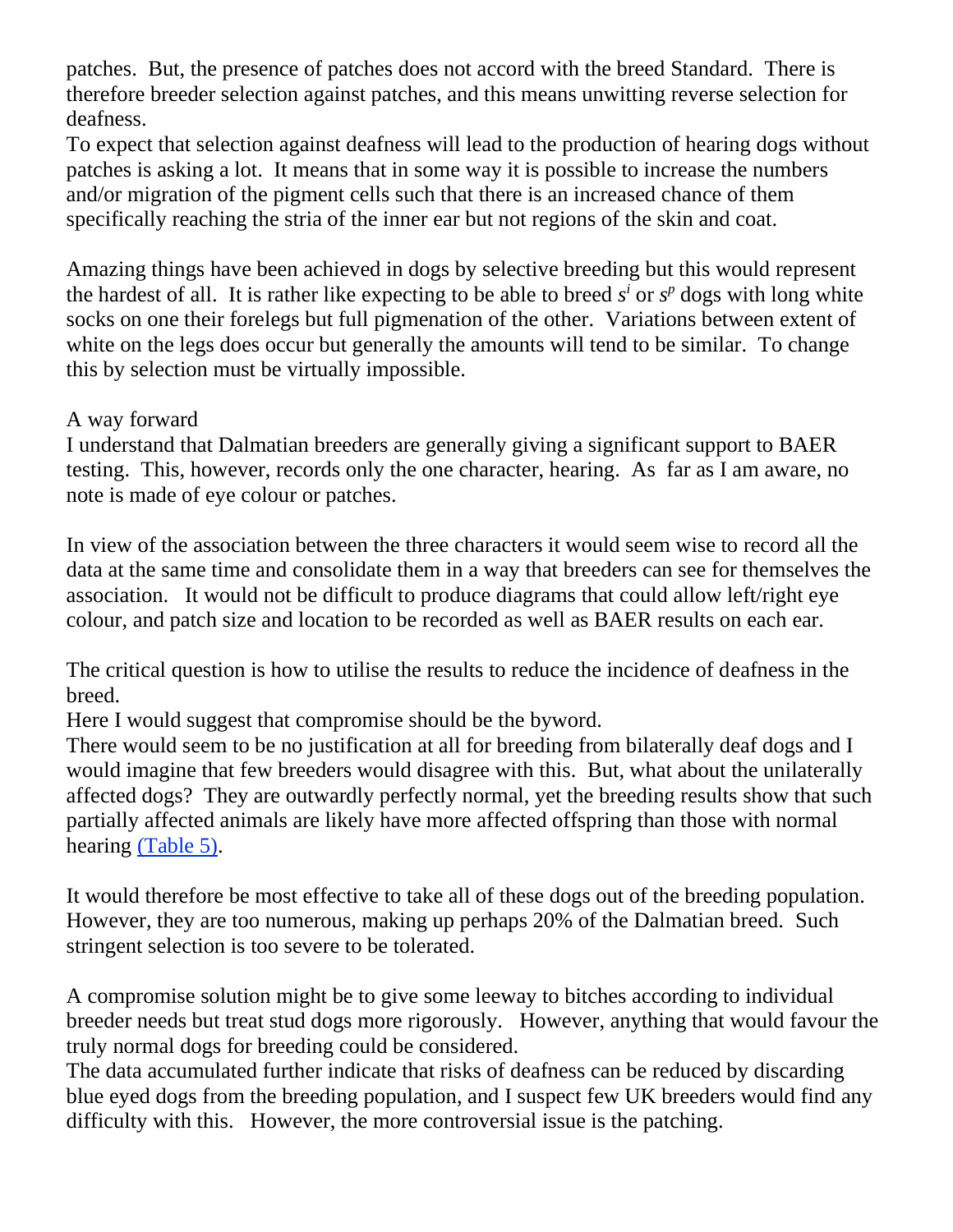Selection against patched animals must already be a burden on the breed, as well as enhancing the risks of deafness. Surely there must be scope for compromise.

Were limited patching around the ear or eye made acceptable within the Standard, the incidence of deafness might drop as low as that found in white Bull Terriers [\(Table 1\)](http://www.steynmere.com/TABLES.html#table1) and there might be scope for further improvement by selection.

This would virtually eliminate totally deaf animals from the breed, which is the most that Dalmatian breeders can realistically hope for and all that is essentially needed.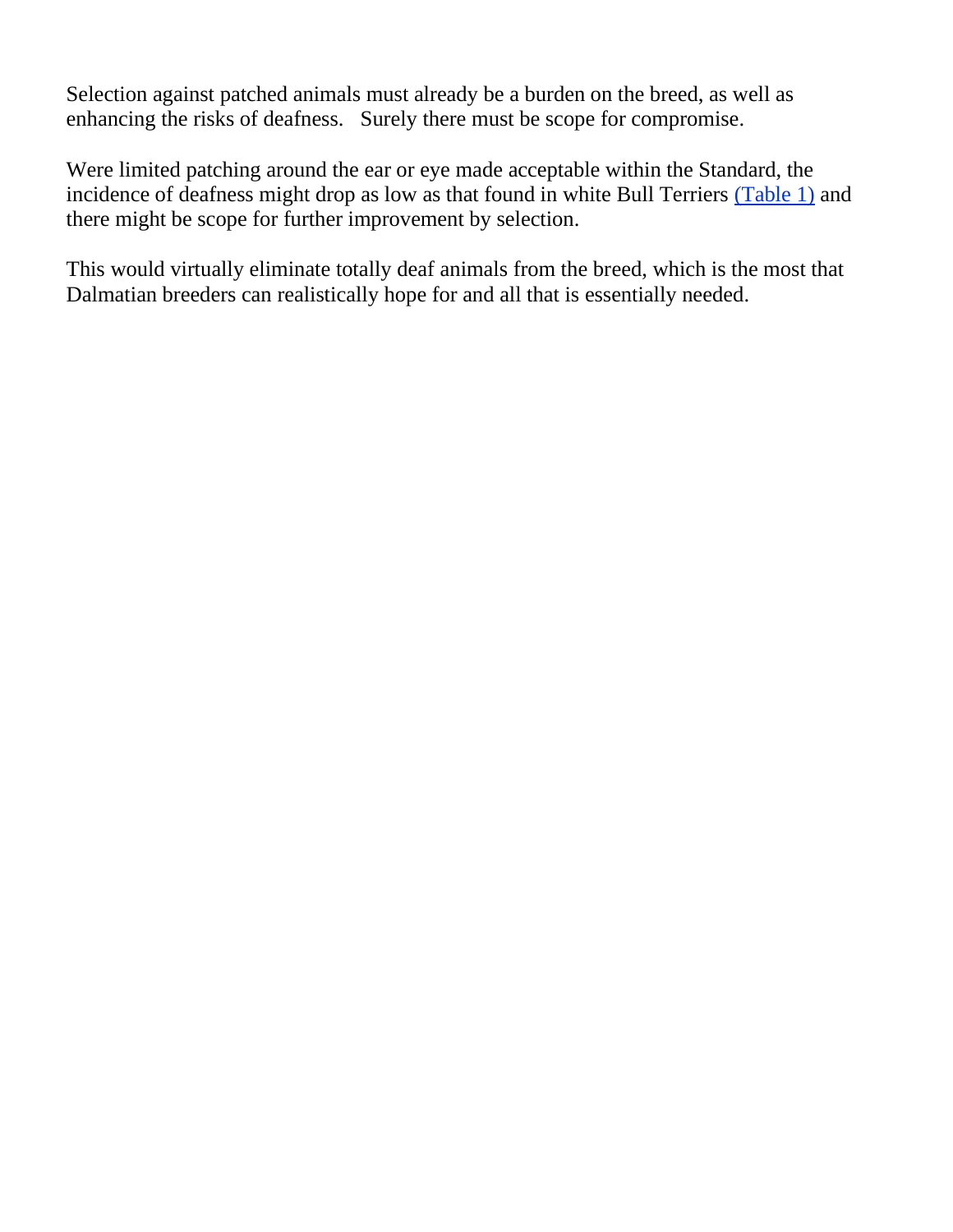### **Table 1.**

Breed specific deafness attributable to *s* and *M* alleles

| breed                         | bilaterally deaf | Unilaterally<br>deaf | normal | total              | genotype |
|-------------------------------|------------------|----------------------|--------|--------------------|----------|
| <b>American Dalmatians</b>    | 8.0%             | .8%                  | $.2\%$ | $66*$              | $S^W$    |
| <b>White Bull Terrier</b>     | 1.5%             | .5%                  | .0%    | 9                  | $S^W$    |
| <b>English Setter</b>         | 2.4%             | $.7\%$               | .9%    | $\overline{0}$     | $S^W$    |
| <b>English Cocker Spanial</b> | 1.8%             | .0%                  | .2%    | 8                  | $S^p$    |
| <b>Coloured Bull Terrier</b>  | $0.0\%$          | $.1\%$               | .9%    | $\overline{2}$     | $s^w$ ?  |
| <b>Australian Cattle Dog</b>  | 2.9%             | .5%                  | .6%    | $\overline{0}$     | $^{+}$   |
| Norwegian Dunkerhound         | 75.0%            |                      | .0%    | $\overline{\cdot}$ | M        |

• from Strain *et al* (1992), Strain (1996) and Strain and Tedford (1996)

# **Table 2**

| searchers                         | bilaterally deaf | unilaterally deaf     | normal | $#$ of dogs |
|-----------------------------------|------------------|-----------------------|--------|-------------|
|                                   |                  |                       |        |             |
| ain et al, USA (1992)<br>LA group | 12.7%            | 22.5%                 | 64.7%  | 377         |
| AZ group                          | 5.9%             | 23.3%                 | 70.8%  | 305         |
| CA group                          | 4.9%             | 19.2%                 | 75.9%  | 349         |
| Strain, USA (1996)                | 8.0%             | 21.8%                 | 70.2%  | 5379*       |
| Holliday et al, USA (<br>1992)    | 7.0%             | 21.0%                 | 72.0%  | 900         |
| Greibrokk, Norway (1994)          | 4.9%             | $85.1\%$ <sup>+</sup> |        | 1843        |
| Famula et al, USA (1996)          | 26.0%**          |                       | 4.0%   | 825         |
| Wood & Lakhani, UK (1997)         | .3%              | 13.1%                 | 81.6%  | 1234        |

LA = Louisiana; AZ = Arizona; CA = California \* 151 overlap with Holliday group

\*\* Not distinguished

+ not BAER tested

### **Table 3**

| Researchers eye colour |             | bilaterally<br>deaf | unilaterally<br>deaf | normal | $#$ of dogs |
|------------------------|-------------|---------------------|----------------------|--------|-------------|
| Strain et al           | brown/Brown | .9%                 | .3%                  | .8%    | 915         |
| (1992)                 | brown/Blue  | .4%                 | $.3\%$               | $.3\%$ | 76          |